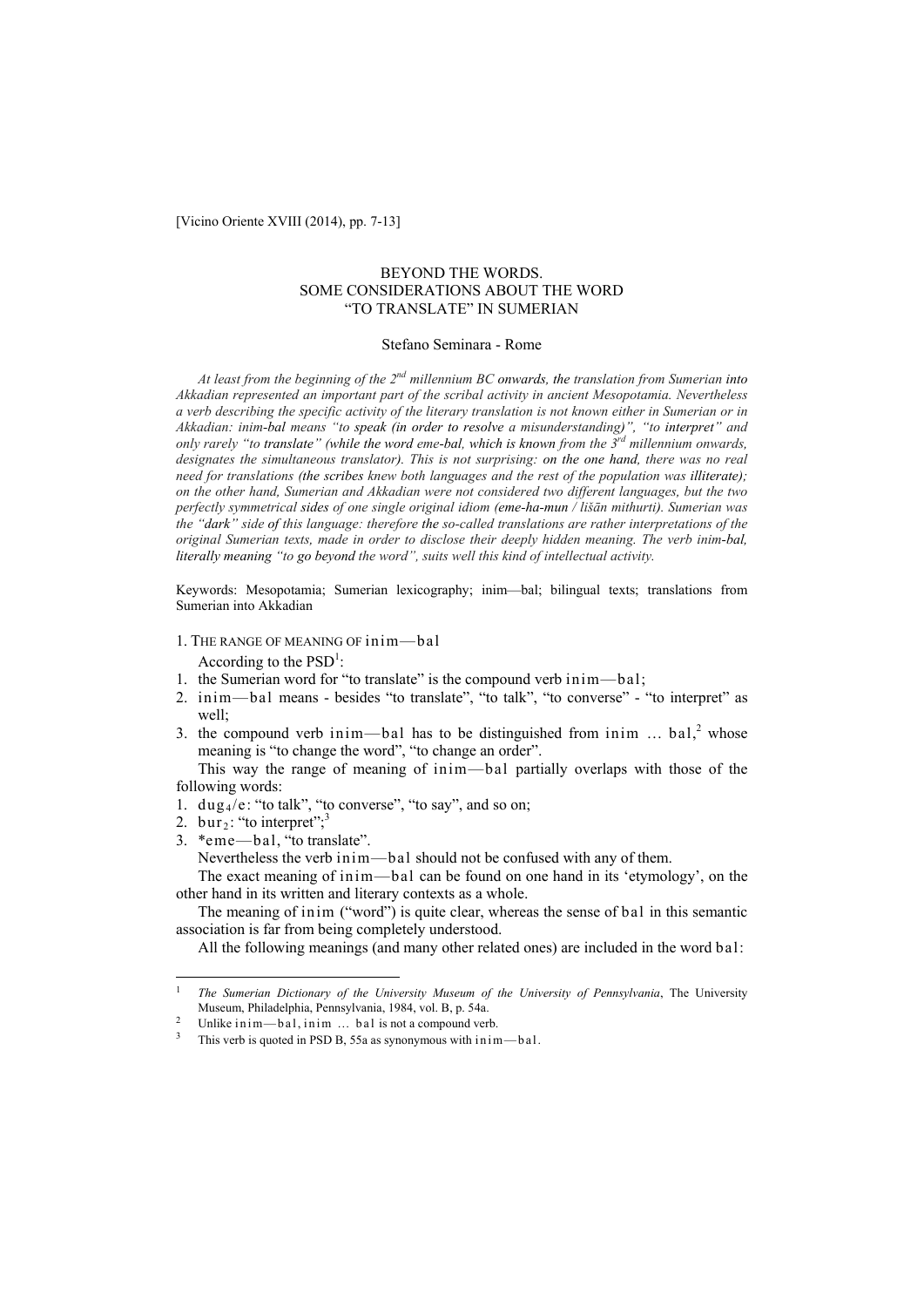Stefano Seminara VO

"to rotate", "to turn over", "to cross";

- "to revolt";
- "to change", "to transgress (the terms of an agreement)".

As one of the basic meanings of bal is "to cross, overstep", inim—bal should be translated as "to go beyond the limits – i.e. the literal meaning – of a word", in order either to disclose its authentic sense or to resolve an ambiguity. This ambiguity can arise both from linguistic difference and from an accidental misunderstanding.

The use of inim—bal for "to talk, to speak" instead of the more common  $\text{dug}_4$ /e appears in the following contexts:

- 1. When the linguistic difference between the two speakers depends upon their substantial or ontological diversity:
- A) when one of the speakers is an animal; $<sup>4</sup>$ </sup>
- B) when one of the speakers is a god;<sup>5</sup>

Two historical kings claimed to be able to speak  $(inim—bal)$  to their gods:  $\text{\r{S}ulgi}^6$  and Hammu-rapi.<sup>7</sup>

In his hymn king Hammu-rapi says (l. 28):  $\text{Sud}_3$  inim-bal-e-de<sub>3</sub> gir<sub>3</sub>-a-me-en, "I'm able to correctly express prayers".<sup>8</sup> This way the king claimed to be the only one who was able to correctly communicate with gods. Probably at a later stage the scribes were proud of the same skill as well, as it appears from the proverbs (quoted below).

- 2. When a previous misunderstanding must be solved, as it appears from the evidence quoted in the PSD, for instance:
- in TCS 1, 125 rev. 3-4 (Ur III period), the "man"  $(lu<sub>2</sub>)$  of a certain Puzur-haja has got to appear before the court in order to explain (inim-bi a-bal-e) the delivery of eštubbarley instead of the expected kur-barley;
- in *Iniminanna to Lugalibila* 9 two people have got to "interpret" (inim i<sub>3</sub>-bal-en-dana) an "omen" (giskim);
- the text *Enlil and Sud* is particularly interesting about the semantic relationship between inim—bal and other *verba dicendi*: only  $gu_3-de_2$  ("to call") and  $du \cdot u_4$  ("to say", "to tell") introduce direct speeches throughout the whole text, with the exception of lines 14 and 24. Here the verb inim—bal appears instead of those verbs (line 24, together with  $du\mathbf{g}_4$ ), probably because Enlil wants to express his own intentions, according to Sud (=Ninlil)'s request (ta-z[u], l. 19). The explanation is necessary because of a previous misunderstanding: seeing Enlil approaching to herself, Sud has feared that the god had mistaken her for a prostitute. That is why Enlil reassures her, explaining (inim—bal) that he doesn't want just to have sex and that his intention is rather to marry her;

 $\overline{\phantom{a}}$ 

<sup>4</sup> *Enmerkar and Ensuhkešdanna* 174 (a cow) and 187 (a goat). 5 OECT 1, 16 iv 16 (Nisaba); *Enmerkar and Ensuhkešdanna* 32 (Inanna); JCS 29, 17 (Nanaja). 6 Šulgi B 42.

ZA 54, 52: 28.

Instead of "I am ... powerful (when it comes) to invoking a blessing" (according to PSD's translation).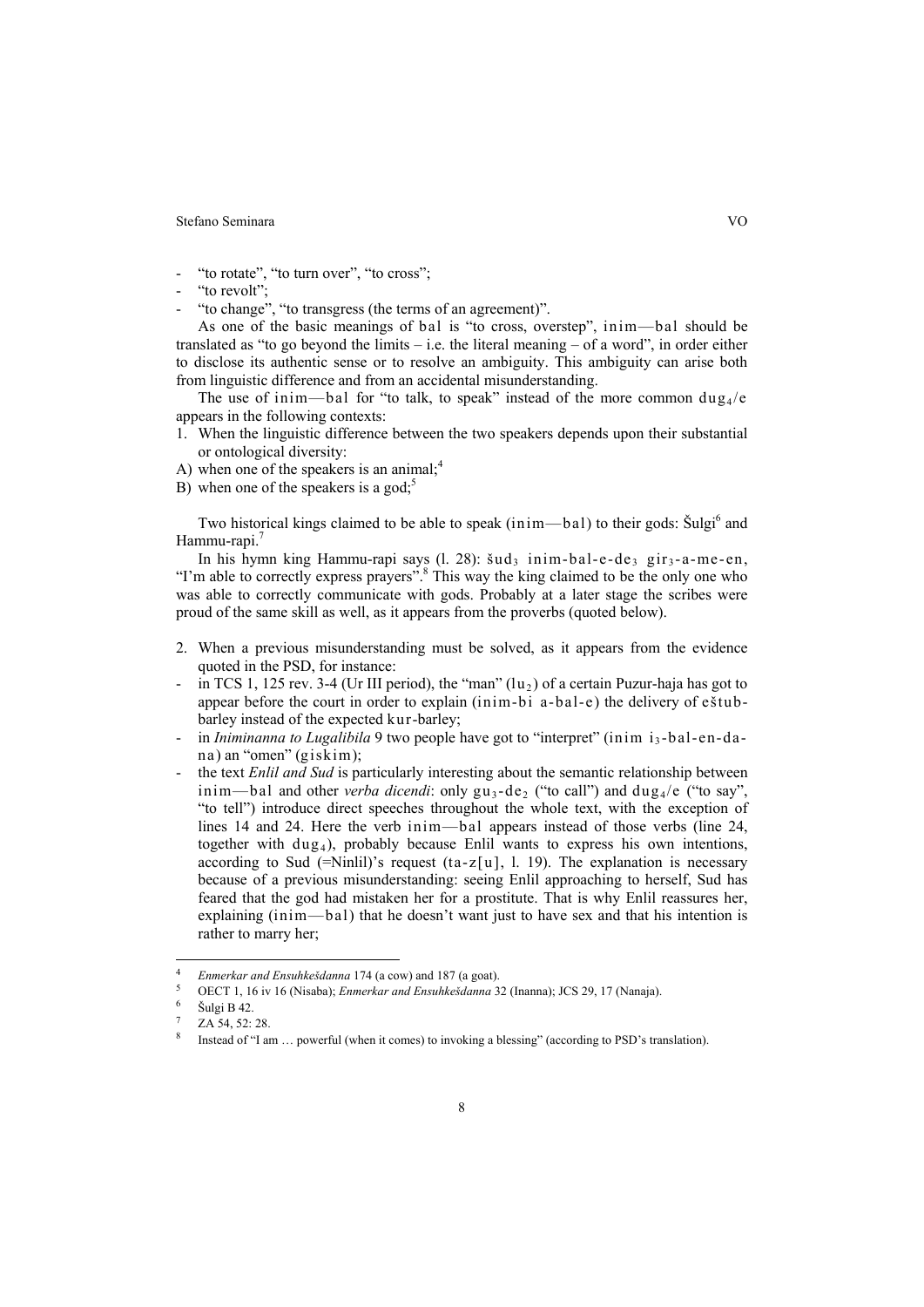XVIII (2014) Beyond the words. Some considerations about the word "to translate" in Sumerian

- in YBC 7352 (obv. = rev.)  $u_2$  inim-gi-na bal-bal seems to mean "the man who correctly interprets (the words of the gods)" rather than "a person who (always) speaks a true word".<sup>9</sup> This way the proverb should sound like that: "The man who correctly interprets (the words of the gods): (his) word (comes) from his god – it is a favourable destiny – and (his god) is with him daily".

To this last Sumerian proverb other ones are probably to be related:

- nig<sub>2</sub> inim bal-bal-e-en-na-zu a-ba-am<sub>3</sub> giš mu-ra-an-tuk-tuk, "Who will listen to your interpretations?";<sup>10</sup>
- $lu_2-gi-dur_5$  ak-gin<sub>7</sub>  $lu_2-u_3$ -ra nig<sub>2</sub>-gi-na inim nu-mu-un-da-ab-bal-e,<sup>11</sup> "A man who fares like a swaying reed does not interpret the truth to other men".

In *Sinšamuh to Enki* 26 the verb inim—bal refers to a scribe as well. In consequence of a "sin" (nam-tag-ga-ĝu<sub>10</sub>) he has inadvertently committed, Sinšamuh has lost his skill:

 $\tilde{s}u-\tilde{g}u_{10}$  sar-re-de, ba-DU ka-ĝu<sub>10</sub> inim-bal-bal im-ma-an-la, (l. 26),

"My hand is 'gone' for writing, my mouth is inadequate for interpreting".

Here inim—bal probably refers to the will of the gods.

If we understand inim—bal in the above mentioned contexts as "to interpret" (instead of "to talk", "to say" and so on, as in PSD), no wonder the same verb is found in connection with ma-mu<sub>2</sub>(d) ("dream"), meaning "to interpret a dream". On the contrary it must be explained why inim—bal is used in contexts concerning translation (and particularly from Sumerian into Akkadian).

2. "TO TRANSLATE IN SUMERIAN": inim—bal AND \*eme—bal

As a matter of fact, according to PSD, the verb inim—bal with the likely meaning "to translate" appears only in one Sumerian proverb (and its variants), which dates at the Old Babylonian period:

eme-gi<sub>7</sub>-ta inim e-da-bal-e(-en) he<sub>2</sub>-eb<sub>2</sub>-da-gal, eme-gi<sub>7</sub> i-ri-dul-la(aš),

"If it happens to you that you have to translate from the Sumerian, the Sumerian is hidden from you".<sup>13</sup>

Besides, the common verb for "to translate" in Sumerian is not inim—bal, but \*eme—bal, literally meaning "to change language, to pass from one language to another". As a noun (meaning "translator, interpreter") it appears in the administrative texts from the

 $\overline{\phantom{a}}$ 

According to PDS's translation.

<sup>&</sup>lt;sup>10</sup> According to Alster 1997, I 13, rather than "to what you are speaking about" (as in PSD's translation). Rather than "to an unskilled pupil" (Alster 1997, II 345a) this proverb could be referred to a scribe who cannot correctly interpret the omens of the gods.<br><sup>11</sup> Alster 1997, I 203.

<sup>&</sup>lt;sup>12</sup> Instead of "for dialogue", in W.W. Hallo's translation (Hallo 1968, 85).

<sup>13</sup> UET 6/2 167: 41-42 and dupl.; cf. SP Coll 2.49 and UET 6/2 167: 4.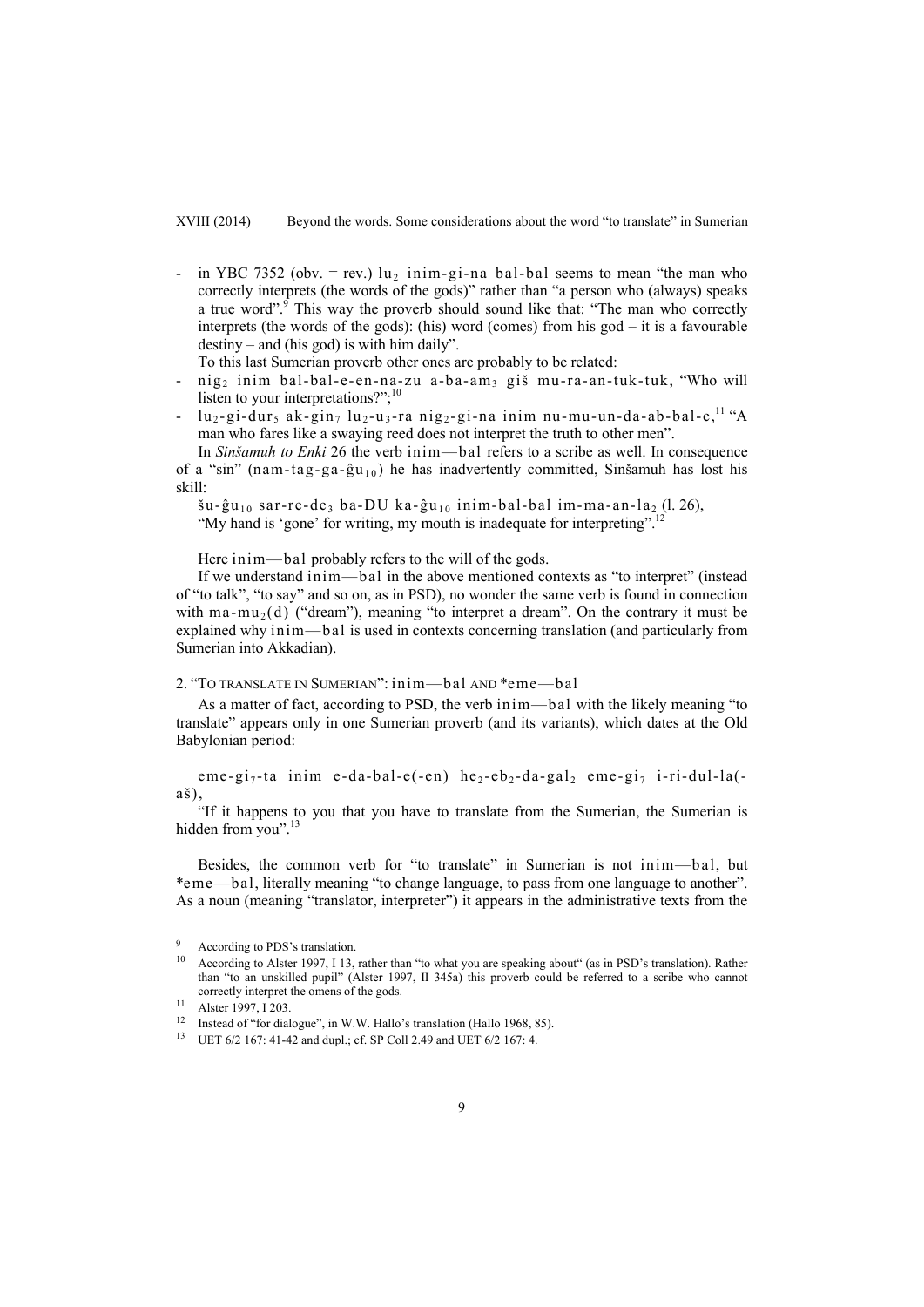#### Stefano Seminara VO

Old Akkadian period on  $(2^{nd}$  half of the  $3^{rd}$  millennium BC), sometimes in connection with a geographical name (e.g. eme-bal Me-luh-ha $\frac{1}{n}$ , "interpreter of the land of Meluhha", eme-bal Mar-tu, "interpreter of the land of Martu", and so on).<sup>14</sup>

As a verb eme—bal appears in the lexical lists from Ebla (Syria,  $2<sup>nd</sup>$  half of the  $3<sup>rd</sup>$ mill. BC), where it is followed by Eblaite glosses related to the Semitic root \**'pl*, "to answer", "to take part in a conversation".<sup>15</sup> It is noteworthy that in the later (Akkadian) lexical lists (from the Old Babylonian period on,  $2<sup>nd</sup>$  and  $1<sup>st</sup>$  millenniumBC) inim—bal and eme—bal tend to overlap: e.g. *napālu*, "speaker", corresponds to Sumerian KA-bal (= inim—bal), but *nāpaltu* ("answer", "satisfaction") is equated with eme—bal.

This (later) overlapping confirms that at the very beginning eme—bal and inim—bal had different ranges of meaning. In fact it is only in connection with the ablative suffix /ta/ (in eme-gi<sub>7</sub>-ta, "from the Sumerian language") that inim—bal means "to translate" in the unique passage quoted in PSD as a proof of the equation inim—bal = "to translate".

The proverbs – especially those of the so called "Collections" – can be considered as the pieces of a single mosaic. That iss why it is possible to have the chance to understand the authentic meaning of inim—bal by combining two proverbs: the one quoted in PSD (UET  $6/2$  167, see above) and the proverb SP2.56:

dub-sar ša<sub>3</sub>-dab<sub>5</sub>-ba nu-un-zu-a inim-bala-e me-da he<sub>2</sub>-en-tum<sub>3</sub>,

"If the scribe does not know how to grasp the meaning, how will the translation succeed?"<sup>17</sup>

# 3. SUMERIAN AS THE 'DARK SIDE' OF THE LANGUAGE AND THE NEED FOR INTERPRETATION

From the Babylonian point of view (at least from the beginning of the  $2<sup>nd</sup>$  millium BC) Sumerian is "obscure", because its most authentic and deep sense  $(\check{s}a_3)$ , literally its "core") is so to speak "enveloped" (dul) by some sort of external wrapping. Nevertheless Sumerian is not accounted as a "foreign" language, both from a technical-historical and from an ideological-cultural point of view. Firstly the Mesopotamian civilization was culturally bilingual (actually multilingual) almost from its very beginning: the Babylonian scribes of the  $2<sup>nd</sup>$  and  $1<sup>st</sup>$  millennium knew both Akkadian and Sumerian, so that mere translations were of no use. Secondly Sumerian and Akkadian were accounted each as the mirror image of the other, as the two perfectly symmetrical halves of a single language. According to the so called "Incantation of Nudimmud" – part of an epic text known as *Enmerkar and the Lord of Aratta*18 (lines 135-155, especially 141-146) – the world was divided into four geographic and linguistic areas: Šubur, Hamazi, Martu and the unity made up of Sumer (ki-en-gi) and Akkad (ki-uri). This unity is linguistically designated as eme-ha-mun, a mysterious compound word that was translated into Akkadian as *lišān mithurti*, i.e.

 $\overline{a}$ 

<sup>&</sup>lt;sup>14</sup> Gelb 1968; Heltzer 2000.<br><sup>15</sup> Erengarali 1080, Cf. Al-

<sup>15</sup> Fronzaroli 1980. Cf. Akkadian *apālu* A, "to satisfy a legitimate demand", "to answer a question" (CAD A/II 155 ff.).<br><sup>16</sup> Alster 1997, I 56.

According to Alster's translation.

<sup>18</sup> See Mittermayer 2009.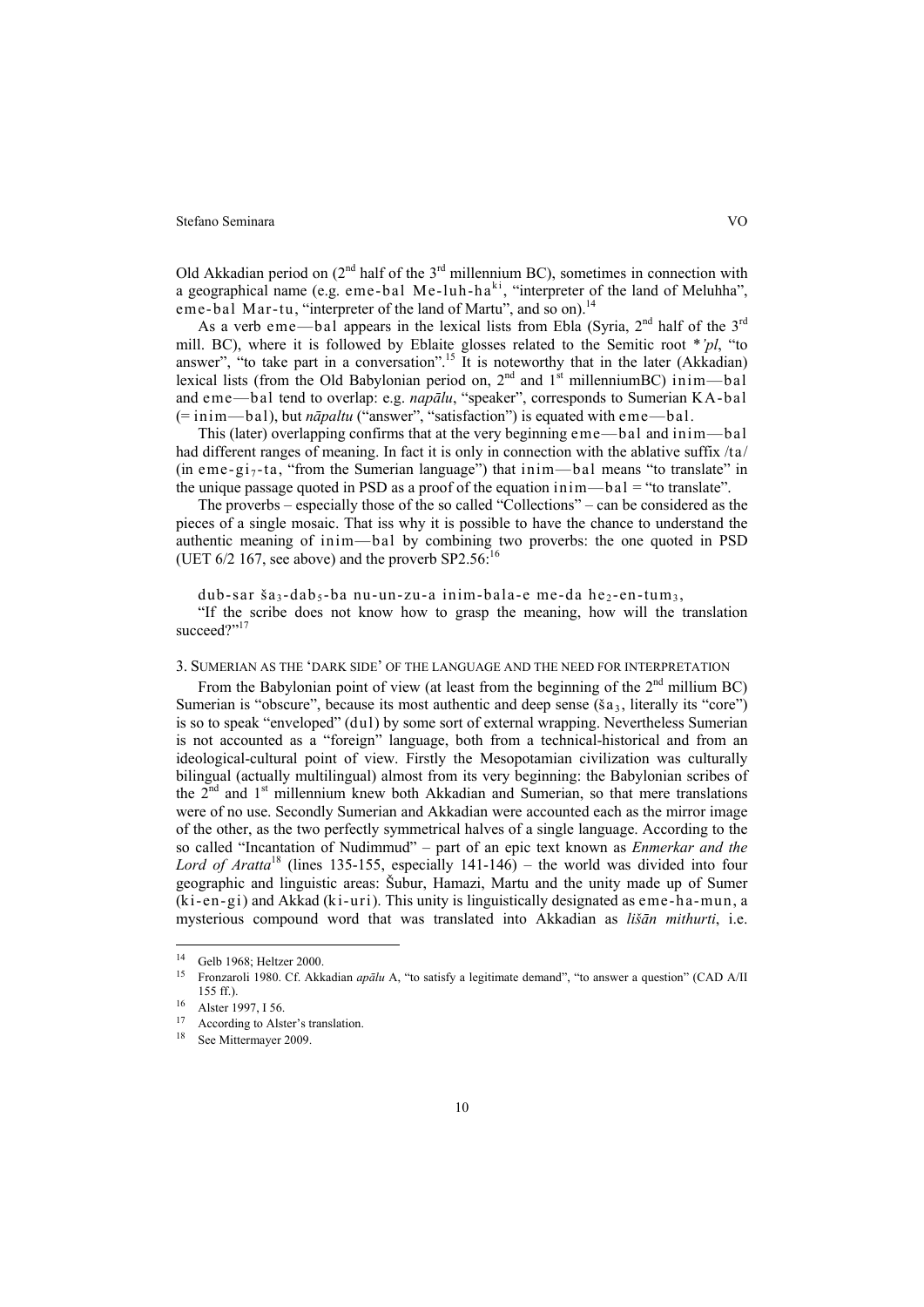XVIII (2014) Beyond the words. Some considerations about the word "to translate" in Sumerian

"language of the correspondence/symmetry". Why Sumerian was accounted as the obscure half of this "compound language" must still be explained.

Ancient Mesopotamian cultures shared with other civilizations the idea that human history is not linear, but circular. The same is true for every kind of historical development, included the history of language (or writing, being these two aspects of the communication hardly distinguished from each other in ancient Mesopotamia). According to the Sumerian myths, human writing was a gift of gods (in particular of Inanna, who had stolen it from Enki<sup>19</sup>) and at the very beginning<sup>20</sup> men "talked to Enlil in one and the same language".<sup>21</sup> The interpretation of the so called "Incantation of Nudimmud" is still very controversial, but from the beginning of the studies the time of the unique language has generally been described as a sort of "Golden Age" of mankind. The first step of the decline was determined by Enki, the wise god, who "put different languages in the mouth of men",<sup>22</sup> causing linguistic diversity. The literary echo of this myth can be found in the Biblical story of the Tower of Babel and the confusion of languages.<sup>2</sup>

As a consequence of this linguistic change, according to Mesopotamian texts, all other languages of the world have become similar to animal cries, of course with the exception of Sumerian and Akkadian. No matter whether Sumerian should be identified as the original unique language<sup>24</sup> or not, this development – or decline from the Mesopotamian point of view – affected Sumerian and Akkadian, too: the original meaning of words (and of signs) was lost, as we can assume from the efforts to recover it, which are evident in the cuneiform literature of all time.

The Mesopotamian way to recover the original sense of writing is philology, which displays itself both in the (bilingual) lexical lists (where every sign is given its Sumerian reading and corresponding Akkadian equivalence) and in the 'literary' translations from Sumerian into Akkadian. It can happen that the Sumerian original text is given not the literal Akkadian equivalence (that of the lexical lists), but the one which was supposed to correspond to the original meaning. Sometimes one single translation is not enough and that is why two Akkadian translations can be given as equivalence to a single Sumerian line of text ('alternative translations').

The most meaningful example of this practice is the list of the names of the god Marduk at the end of the Babylonian poem known as *Enuma Eliš*. The (Sumerian) name of the god is given many different (Akkadian) translations (each of them possible from the Babylonian point of view), which all together disclose the personality and the power of Marduk (similar cases are the list of names of the god Ninurta in *Ninurta and Anzu* and the list of names of the temple Esagila).

From the Mesopotamian point of view it is possible to grasp the deep sense of the reality only through the study of the writing signs (or of the words). This study is not

<sup>19</sup> 

<sup>&</sup>lt;sup>19</sup> Inanna and Enki.<br><sup>20</sup> According to another interpretation, the text refers to the future (see bibliography in Mittermayer 2009).<br><sup>21</sup> <sup>d</sup>En-lil<sub>2</sub>-ra eme AS-am<sub>3</sub> he<sub>2</sub>-en-na-da-ab-du<sub>11</sub> (*Enmerkar and the Lord of A* 

 $^{23}$  Genesis XI, 1-9.

So, for instance, Vanstiphout 1994.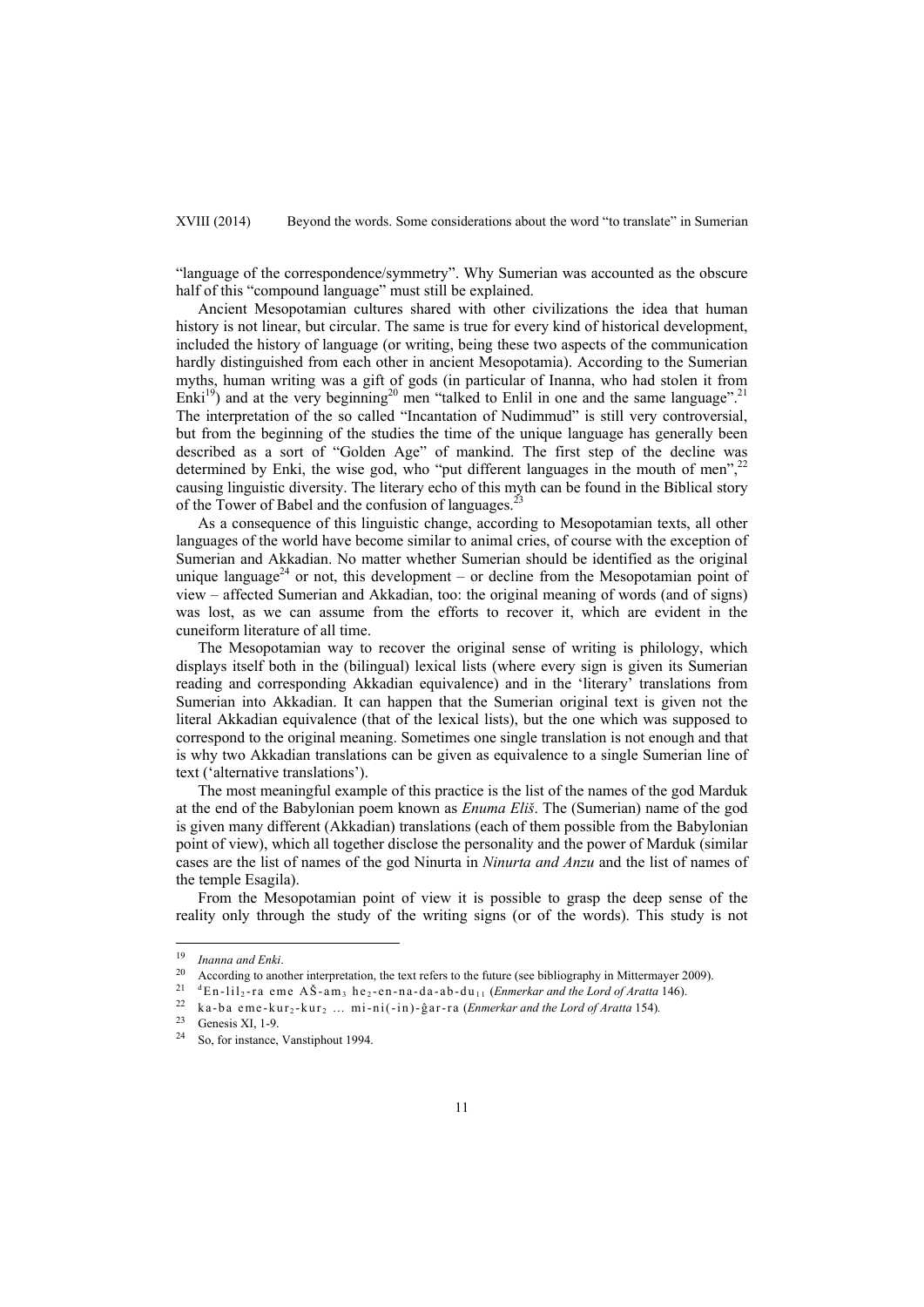#### Stefano Seminara VO

arbitrary, but depends upon a complex of rules, which all together form a sort of code. The Mesopotamian science primarily consists of all of the study of signs and the sign *par excellence* is the writing sign. So important is the interpretation of signs in the Sumerian civilization that this activity is put under the control of the gods, in particular of Nisaba, mistress both of wisdom and writing: she is usually represented with "the tablet of the stars" (dub-mul) on her knees.<sup>25</sup> Her task explains why in OECT 1, 16 iv 16 she is called inim bal-bal sa<sub>6</sub>-sa<sub>6</sub>, "who makes the interpretation (of signs) favourable". It is not a chance that in the inscriptions of Gudea<sup>26</sup> Nisaba announces the building of Ningirsu's temple (Eninnu) through "a bright star" (mul-ku<sub>3</sub>): stars are the signs that the gods write in heaven and astronomy (or astrology) is nothing else but the study of this heavenly writing. This also explains why the range of meaning of inim—bal partially overlaps with that of  $bur_2$ , which expresses divination.

Both divination and translation had to go beyond the surface appearance of things and signs, in order to disclose their hidden sense, choosing it among many other possible meanings. A later development of the scribal art clearly demonstrates the affinity between divination and writing. Towards the end of the Mesopotamian civilization (end of the  $8<sup>th</sup>$  – beginning of the  $7<sup>th</sup>$  century BC) and probably under influence of the Egyptian writing system, the scribes of the last Assyrian kings invented new hieroglyphic signs for the representation of the royal names and titles (for instance bull or lion for "king", mountain for "land", plough for "Assyria", and so on).<sup>2</sup>

It is not a chance that king Esarhaddon called these signs (nowadays known among the scholars as "astroglyphs") *lumāšī*, i.e. "constellations", connecting the two kinds of signs *par excellence*: cuneiform and stars. This exoteric writing system probably aimed at protecting the kings from magical attacks. This way philology (i.e. the science of the interpretation of signs) could either reveal or conceal the true and authentic meaning of words (or images).

As in divination, even in writing coding and decoding are both parts of a single process. In fact the idea of reversibility and circularity was deeply rooted in the most ancient meaning of bal. That is why in connection with inim, bal can mean both "to interpret" (inim—bal) and "to change the meaning" of a word (inim ... bal).

#### 4. CONCLUSIONS

In conclusion there is no proper Sumerian equivalence to our words "translation" and "to translate"; rather there are two words which partially correspond to them:

- 1. eme-bal (Akkadian *targumannu*), which means "interpreter", "specialist in simultaneous translation";
- 2. inim—bal, which means to "interpret", "to uncover the true and authentic sense of a word (or sign) beyond the surface", but also, on the contrary (and according to the 'etymology' of bal), "to reverse, to change the meaning of a word" (inim ... bal).

 $25$ <sup>25</sup> E.g. Gudea, Cylinder A V 21-25.

 $^{26}$  Cylinder A VI 1.<br> $^{27}$  Post Zgell 200

Roaf - Zgoll 2001.